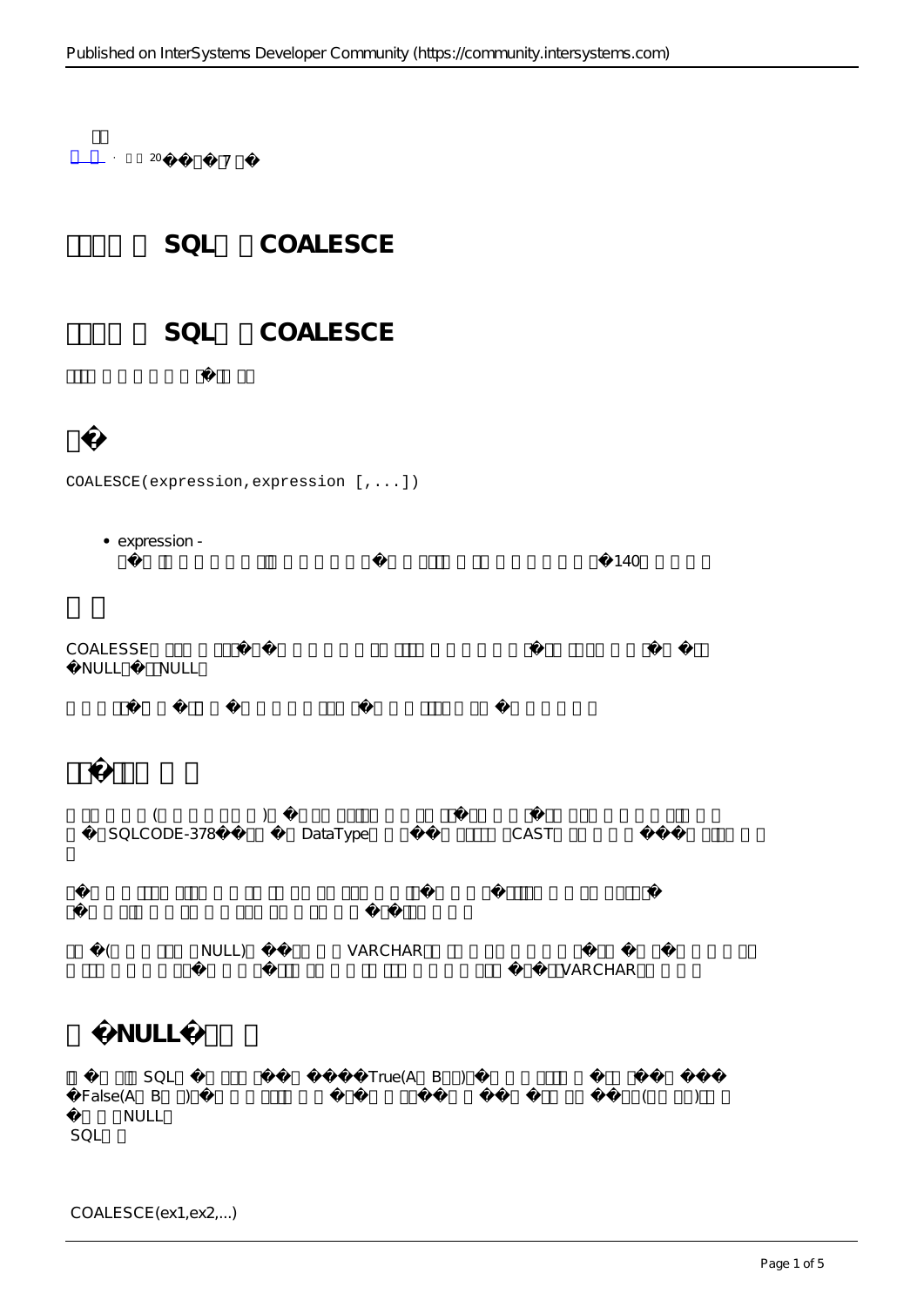$SOL$ 

IFNULL(ex1,ex2) [two-argument form]

IFNULL(ex1,ex2) [three-argument form]

{fn IFNULL(ex1,ex2)}

ISNULL(ex1,ex2)

NVL(ex1,ex2)

NULLIF(ex1,ex2)

```
SQL (d) ObjectScript ( d)
SOL NULL
ClassMethod Coalesce()
{
    s (a, b, c, e) = ""
    s d = "firstdata"
    s f = "nextdata"
    &sql(SELECT COALESCE(:a,:b,:c,:d,:e,:f) INTO :x)
   if SQLCODE != 0 {
        w !,"Error code ",SQLCODE 
    } else {
        w !,"The first non-null value is: ",x 
    }
}
DHC-APP>d ##class(PHA.TEST.SQLCommand).Coalesce()
The first non-null value is: firstdata
```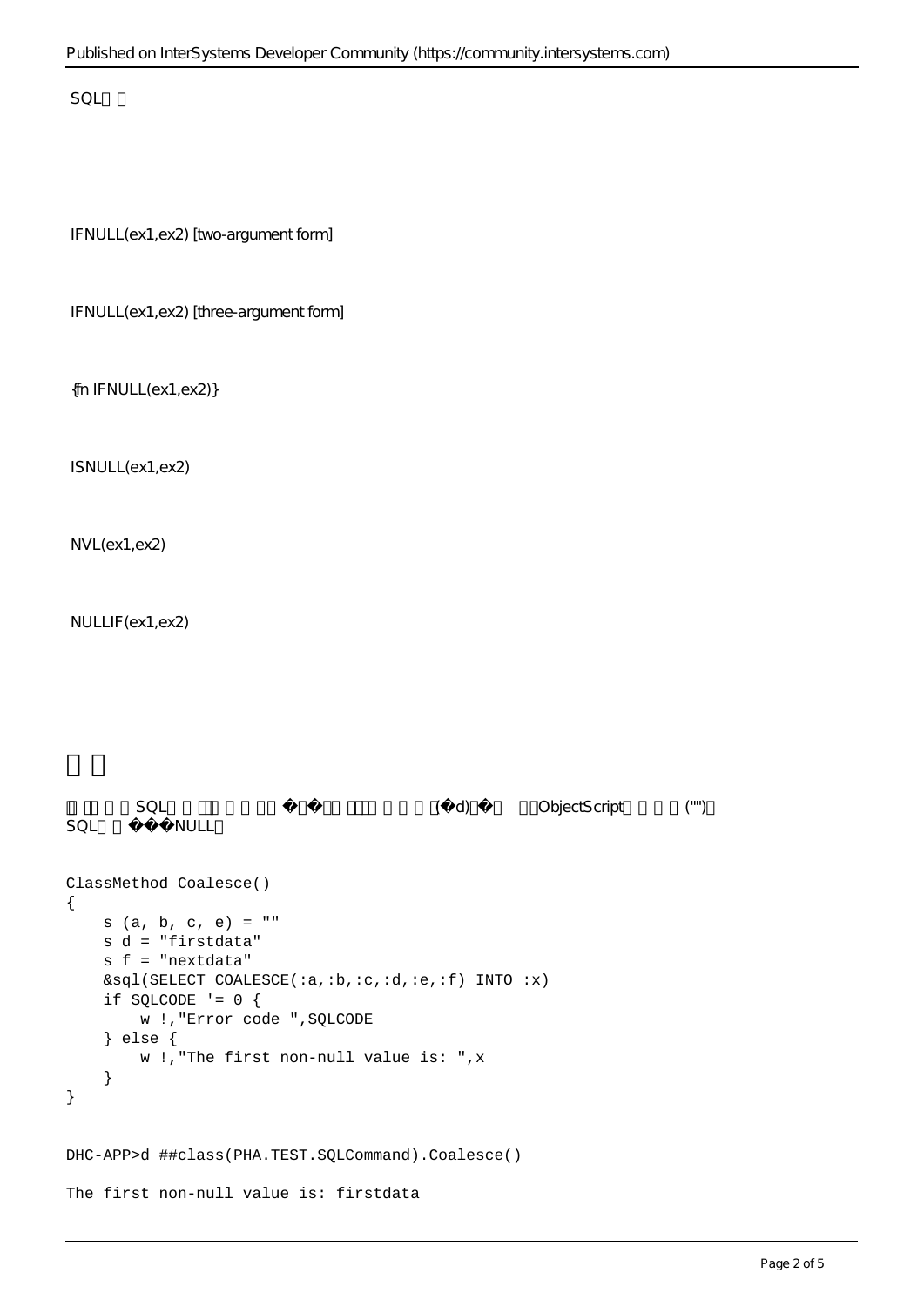```
Published on InterSystems Developer Community (https://community.intersystems.com)
                                           FavoriteColors NULL; H
ome_State MULL Coalesce FavoriteColors
SELECT TOP 25 Name, FavoriteColors, Home State,
COALESCE(CAST(FavoriteColors AS VARCHAR),Home_State) AS CoalesceCol
FROM Sample.Person
   SQL COALESCE NULL
ClassMethod Coalesce1()
{
    s myquery = "SELECT TOP 50 %ID,"_
               "IFNULL(FavoriteColors,'blank') AS Ifn2Col,"_
               "IFNULL(FavoriteColors,'blank','value') AS Ifn3Col,"_
               "COALESCE(CAST(FavoriteColors AS VARCHAR),Home_State) AS CoalesceCol,
"_
               "ISNULL(FavoriteColors,'blank') AS IsnullCol,"_
               "NULLIF(FavoriteColors,$LISTBUILD('Orange')) AS NullifCol,"_
               "NVL(FavoriteColors,'blank') AS NvlCol"_
               " FROM Sample.Person"
    s tStatement = ##class(%SQL.Statement).%New()
    s qStatus = tStatement.%Prepare(myquery)
   if qStatus != 1 {
       w "%Prepare failed:" 
        d $System.Status.DisplayError(qStatus) 
q
    }
    s rset = tStatement.%Execute()
    d rset.%Display()
    w !,"End of data"
}
DHC-APP>d ##class(PHA.TEST.SQLCommand).Coalesce1()
ID Ifn2Col Ifn3Col CoalesceCol IsnullCol NullifCol NvlCol
1 value $lb("Red","Orange","Yellow") $lb("Red","Orange","Yellow") 
   $lb("Red","Orange","Yellow") $lb("Red","Orange","Yellow")
2 blank blank blank blank
6 blank blank blank blank
9 blank blank blank blank
10 blank blank blank blank
13 value $lb("Red","Orange","Yellow","Green") $lb("Red","Orange","Y
ellow","Green") $lb("Red","Orange","Yellow","Green") $lb("Red","Orange","Yellow
","Green")
14 value ReOrangYellowGreen $lb("Red","Orange","Yellow","Green","G
reen") $lb("Red","Orange","Yellow","Green","Green") $lb("Red","Orange","Yellow"
,"Green","Green")
15 value ReOrangYellowGreen $lb("Red","Orange","Yellow","Green","Y
ellow") $lb("Red","Orange","Yellow","Green","Yellow") $lb("Red","Orange","Yellow"
,"Green","Yellow")
16 value $lb("White") $lb("White") $lb("White") $lb("White")
17 value $lb("Black") $lb("Black") $lb("Black") $lb("Black")
18 value $lb("Green","White") $lb("Green","White") $lb("Green","
White") $lb("Green","White")
19 value $lb("Purple") $lb("Purple") $lb("Purple") $lb("Purple")
20 value $lb("Yellow") $lb("Yellow") $lb("Yellow") $lb("Yellow")
```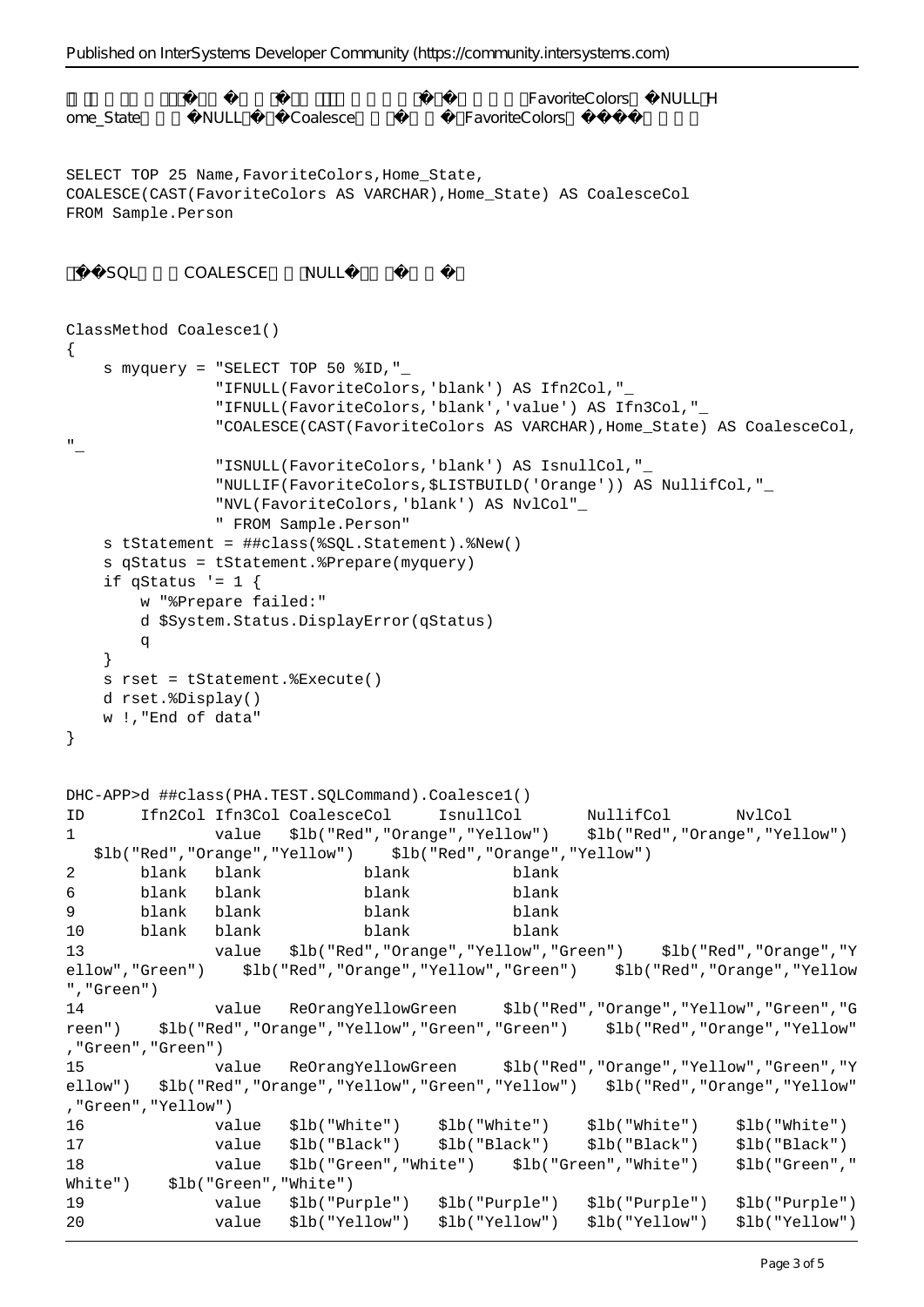| 21     |                     |                                   |                         |                               |       |       | value    \$lb("Red","Red")           \$lb("Red","Red")           \$lb("Red","Re |                |
|--------|---------------------|-----------------------------------|-------------------------|-------------------------------|-------|-------|---------------------------------------------------------------------------------|----------------|
| $d$ ") |                     |                                   | \$lb("Red","Red")       |                               |       |       |                                                                                 |                |
| 22     |                     |                                   |                         |                               |       |       | value \$lb("Black","Black") \$lb("Black","Black") \$lb("Black","                |                |
|        |                     | Black") $$1b("Black", "Black")$   |                         |                               |       |       |                                                                                 |                |
| 23     |                     |                                   |                         | blank blank MT blank          |       | blank |                                                                                 |                |
| 24     |                     |                                   |                         |                               |       |       | value \$lb("Blue") \$lb("Blue") \$lb("Blue")                                    | \$lb("Blue")   |
| 25     | blank               |                                   |                         | blank WY blank blank          |       |       |                                                                                 |                |
| 26     |                     |                                   |                         |                               |       |       | value \$lb("White") \$lb("White") \$lb("White") \$lb("White")                   |                |
| 27     |                     |                                   |                         |                               |       |       | value \$lb("Orange") \$lb("Orange") \$lb("Orange")                              |                |
| 28     |                     | value                             |                         |                               |       |       | \$lb("Orange","White") \$lb("Orange","White") \$lb("Orange",                    |                |
|        |                     | "White") \$1b("Orange","White")   |                         |                               |       |       |                                                                                 |                |
| 29     |                     |                                   |                         |                               |       |       | value \$lb("Black") \$lb("Black") \$lb("Black") \$lb("Black")                   |                |
| 30     |                     | value                             |                         |                               |       |       |                                                                                 | \$lb("Red","Gr |
|        |                     |                                   |                         |                               |       |       |                                                                                 |                |
| 31     |                     |                                   |                         |                               |       |       | value \$lb("Purple") \$lb("Purple") \$lb("Purple") \$lb("Purple")               |                |
| 32     |                     |                                   |                         |                               |       |       | value \$lb("Green","Red") \$lb("Green","Red") \$lb("Green","                    |                |
|        |                     | Red") $$1b("Green", "Red")$       |                         |                               |       |       |                                                                                 |                |
| 33     | blank               |                                   |                         | blank TX blank blank          |       |       |                                                                                 |                |
| 34     |                     |                                   |                         |                               |       |       | value \$lb("Blue","Green") \$lb("Blue","Green") \$lb("Blue","G                  |                |
|        |                     |                                   |                         |                               |       |       |                                                                                 |                |
| 35     |                     |                                   |                         |                               |       |       | value \$lb("Yellow") \$lb("Yellow") \$lb("Yellow") \$lb("Yellow")               |                |
| 36     |                     |                                   |                         |                               |       |       |                                                                                 | \$lb("Red","Bl |
|        |                     | $ue")$ $$1b("Red", "Blue")$       |                         |                               |       |       |                                                                                 |                |
| 37     |                     |                                   | blank blank HI blank    |                               | blank |       |                                                                                 |                |
| 38     |                     |                                   | blank blank OR<br>blank |                               | blank |       |                                                                                 |                |
| 39     | blank blank         |                                   | NM                      | blank                         |       | blank |                                                                                 |                |
| 40     | blank blank         |                                   | NJ                      | blank                         |       | blank |                                                                                 |                |
| 41     | blank blank         |                                   | NY blank                |                               | blank |       |                                                                                 |                |
| 42     |                     |                                   |                         |                               |       |       | value \$lb("Black","Orange") \$lb("Black","Orange") \$lb("Black","              |                |
|        |                     | Orange") \$1b("Black","Orange")   |                         |                               |       |       |                                                                                 |                |
| 43     |                     |                                   |                         |                               |       |       | value $$1b("Blue")$ $$1b("Blue")$ $$1b("Blue")$                                 | \$1b("Blue")   |
|        |                     |                                   |                         | 44 blank blank MO blank blank |       |       |                                                                                 |                |
| 45     |                     |                                   |                         |                               |       |       | value \$lb("Purple","Yellow") \$lb("Purple","Yellow") \$lb("Purple",            |                |
|        |                     | "Yellow") \$lb("Purple","Yellow") |                         |                               |       |       |                                                                                 |                |
| 46     |                     |                                   |                         |                               |       |       | value \$lb("Orange") \$lb("Orange") \$lb("Orange")                              |                |
| 47     |                     |                                   |                         |                               |       |       | value \$lb("Yellow","Green") \$lb("Yellow","Green") \$lb("Yellow",              |                |
|        |                     | "Green") \$lb("Yellow","Green")   |                         |                               |       |       |                                                                                 |                |
| 48     |                     |                                   |                         |                               |       |       |                                                                                 | \$lb("Blue","B |
|        |                     | $lue")$ $$lb("Blue", "Blue")$     |                         |                               |       |       |                                                                                 |                |
| 49     |                     |                                   |                         |                               |       |       | value $$1b("Blue")$ $$1b("Blue")$ $$1b("Blue")$ $$1b("Blue")$                   |                |
| 50     |                     |                                   |                         |                               |       |       | value \$lb("White","Red") \$lb("White","Red") \$lb("White","                    |                |
|        |                     | Red") $$1b("White", "Red")$       |                         |                               |       |       |                                                                                 |                |
| 51     |                     |                                   |                         |                               |       |       | value \$lb("White","Green") \$lb("White","Green") \$lb("White","                |                |
|        |                     | Green") \$1b("White","Green")     |                         |                               |       |       |                                                                                 |                |
| 52     |                     | blank blank MT                    |                         | blank                         |       | blank |                                                                                 |                |
| 53     |                     |                                   |                         |                               |       |       | value \$lb("Red") \$lb("Red") \$lb("Red") \$lb("Red")                           |                |
| 54     |                     |                                   |                         | blank blank MD blank blank    |       |       |                                                                                 |                |
| 55     |                     |                                   |                         |                               |       |       | value \$lb("Orange","Orange") \$lb("Orange","Orange") \$lb("Orange",            |                |
|        |                     | "Orange") \$lb("Orange","Orange") |                         |                               |       |       |                                                                                 |                |
| 56     |                     | blank blank MD blank              |                         |                               |       | blank |                                                                                 |                |
| 57     |                     |                                   |                         |                               |       |       | value \$lb("White") \$lb("White") \$lb("White") \$lb("White")                   |                |
|        | 50 Rows(s) Affected |                                   |                         |                               |       |       |                                                                                 |                |

End of data

[#SQL](https://cn.community.intersystems.com/tags/sql) [#Caché](https://cn.community.intersystems.com/tags/cach%C3%A9)